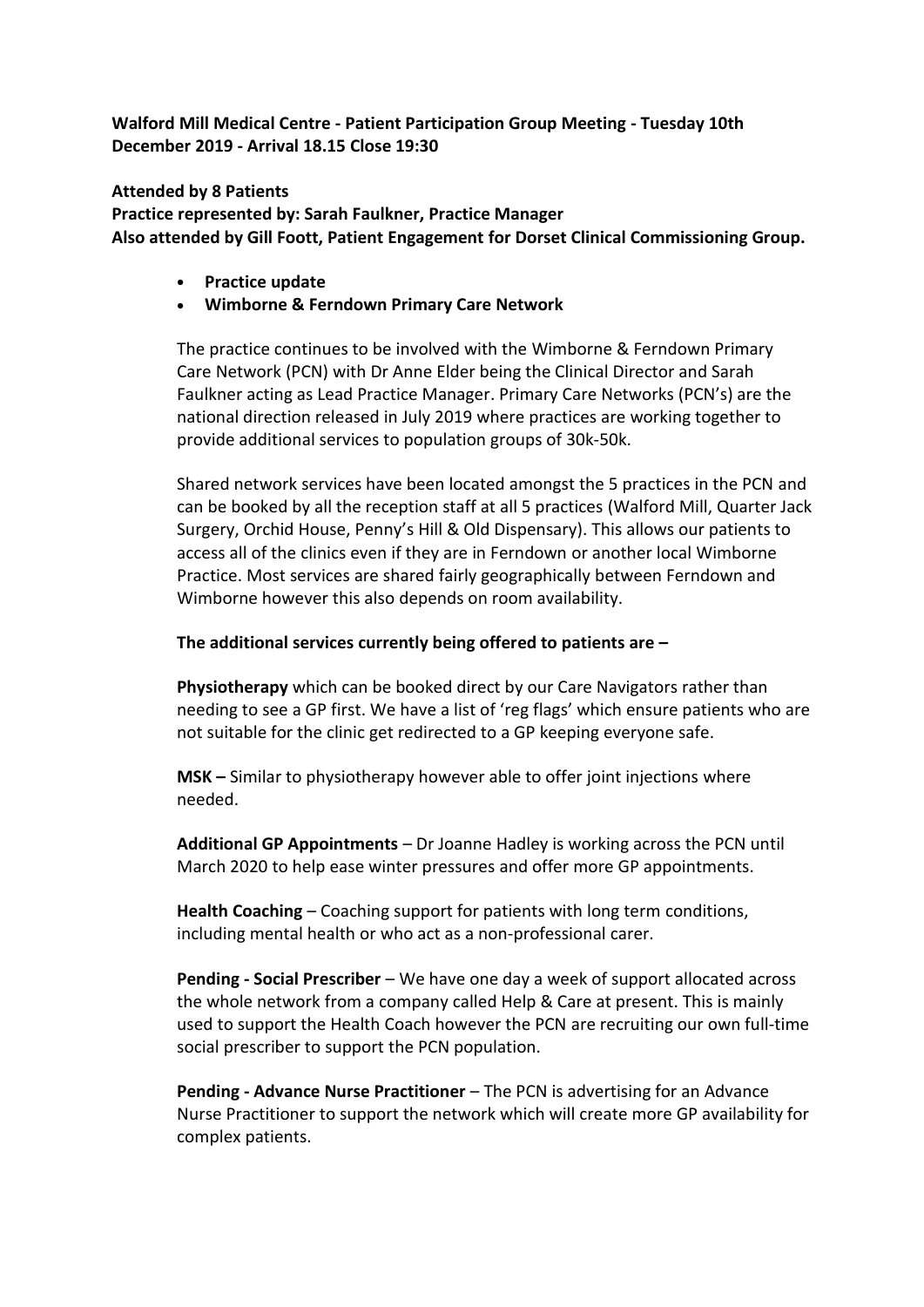**Castleman Healthcare -** The practices continue to work with Castleman Healthcare as one of 13 practices in Poole North and East Dorset to provide additional services via separate contracts. The current Integrated Community Primary Care Services contract (ICPCS) provides long term conditions support for diabetes and respiratory via various other healthcare professions. Examples of the roles ICPCS is currently providing are - Diabetic Podiatry, Diabetic Dietetics, Pharmacists and the ANP led East Dorset Hub.

**Open Access Physio Wimborne Hospital -** It was noted that there is additional physiotherapy available at Wimborne Hospital which patients can self-refer to. It was requested that the practice display as much information on services like this.

#### **Action – Practice to update notice boards and website**

**Patient Feedback** – Friends and Family results have been positive. 98% of respondents in November stated they would recommend the practice to friends and family.

The practice recently released a random survey at the 2019 Flu clinics in response to the National GP Survey which appeared to be fairly low in some areas such as satisfaction with appointment times, availability of GP of choice, waiting times at the practice. The results were reassuring and by simply rewording the questions for clarity a more positive result was received.

**Waiting room** – The practice development works are at an end for now. The waiting room now has the small play table, noticeboards and a small magazine table in place. The practice has also purchase unlicensed music for the room which will be played shortly. Suggestions of alternative music are welcome however these must be unlicensed for public use as the practice does not hold a media licence, this extends to radio usage. The waiting room chairs have received mixed feedback. The practice has provided a mixture of basic chairs, arm chairs and high-rise seating to try and meet all needs. It is noted that a few additional chairs with arms would be useful at busy times.

**New practice staff** – The practice welcome a new Practice Nurse Lydia who is joining the team from Southampton Hospital. Lydia is an enthusiastic addition to the practice team and is receiving positive feedback from patients already. Sarah has an Assistant Practice Manager starting on 11<sup>th</sup> December on a 12-month contract to support her for 20 hours per week with Network delivery and Practice workload.

**Communication for Patient Groups on PCN's -** The group previously discussed the lack of local and national communication on Primary Care Networks. Sarah and Anne have requested a public communication campaign via the CCG and raised with NHS England. Gill commented that there is large variation in the maturity of networks nationally and this may be why there has not been a national campaign. The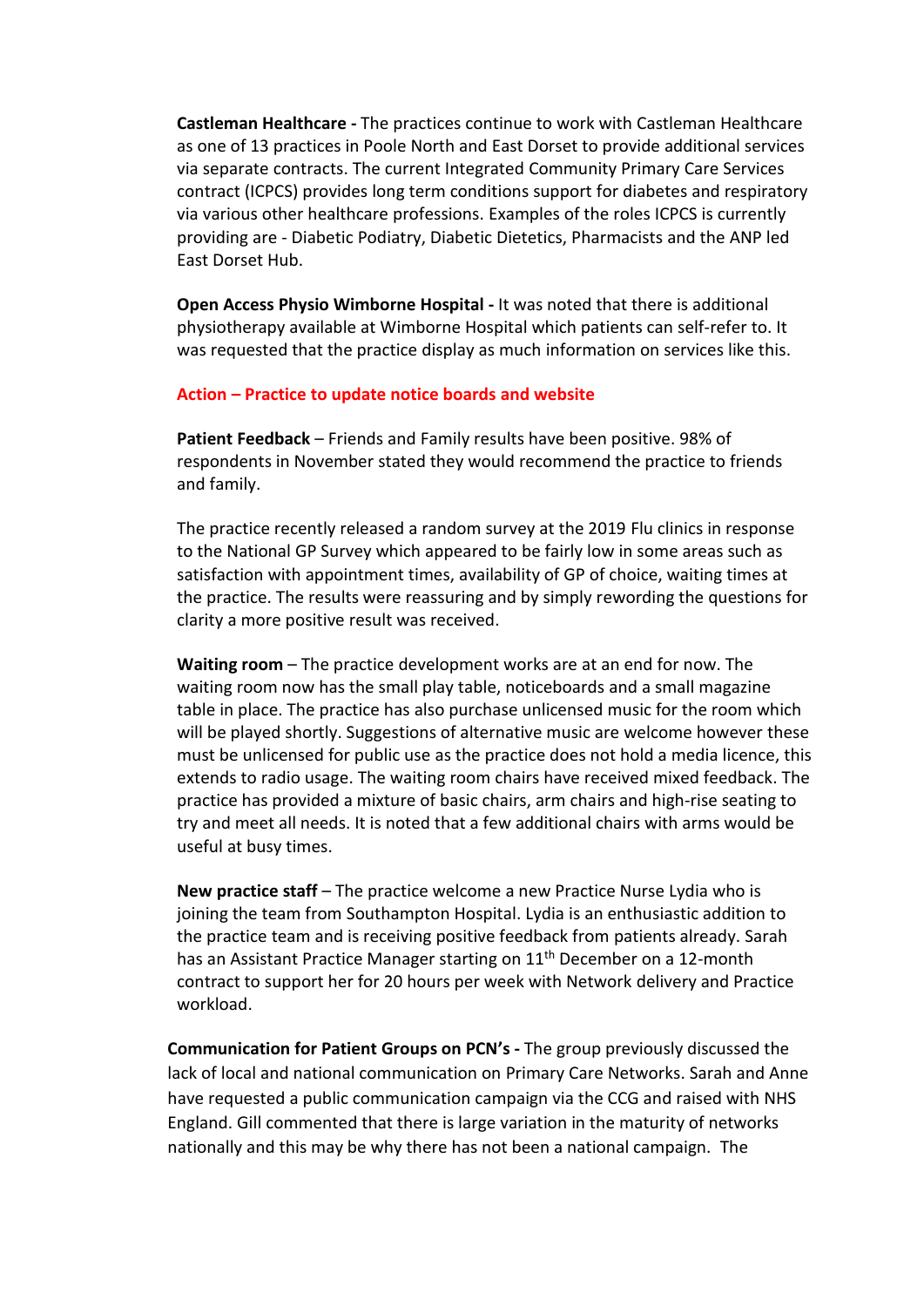Communications Team for Dorset CCG are offering to assist with more local information campaigns.

# **Action - Wimborne & Ferndown PCN would like the CCG to provide information for patients. Sarah to contact the CCG.**

## • **Primary Care Network Patient Groups - the future.**

The preferred way forward within the PCN overall is to start a virtual network group to enable patients to contribute and feedback network wide. This is likely to be run using email and practice websites. Sarah will keep the group updated on developments with this.

### • **The Care Quality Commission (CQC)**

The Care Quality Commission are due to inspect the practice between now and May 2020. Sarah explained that CQC are the regulating organisation for all health services and will inspect the practice resulting in a rating. The inspection involves a full review of practice data, policies and procedure. A group member correctly compared this to a schools OFSTED inspection.

Any feedback from the group prior to the visit would be gratefully received by the practice to ensure as much preparation is done before hand.

# **Action - Sarah will invite the PPG members to speak with CQC when the inspection is announced.**

#### • **Meeting dates for 2020**

Overall the group wanted to continue with Tuesday evenings, quarterly potentially reviewing the December timings to avoid the winter nights.

Tuesday 17th March 2020 – 18:15 to 19:30

Tuesday  $16^{th}$  June 2020 – 18:15 to 19:30

Tuesday  $15^{th}$  September 2020 – 18:15 to 19:30

Tuesday  $15^{th}$  December 2020 – 18:15 to 19:30

### **AOB:**

**Carers in Crisis** - A group member highlighted that Carers in Crisis are no longer offering urgent carers for the cared for person if their carer falls ill or needs hospital treatment.